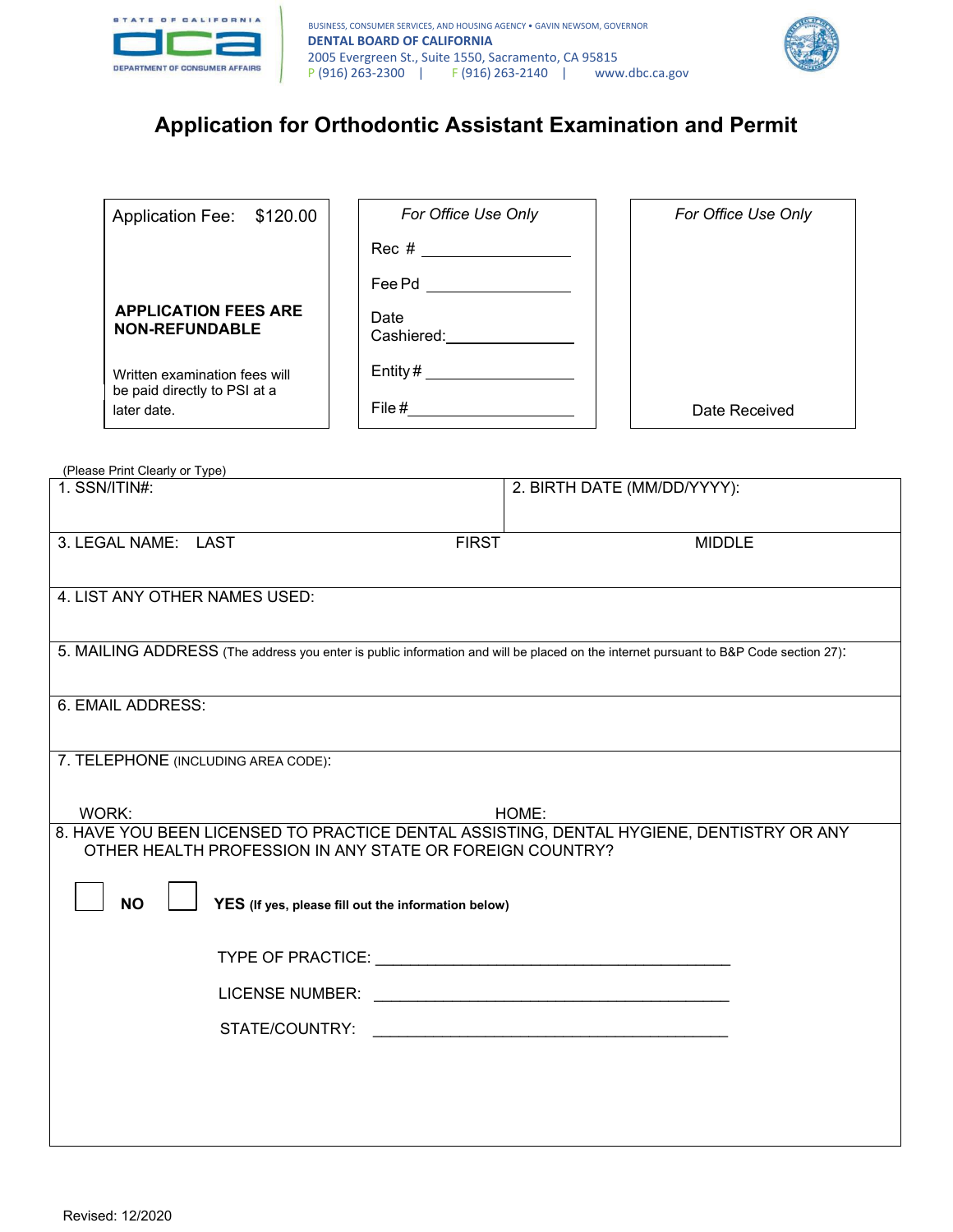| 9. INITIAL APPLICATION ASYLUM QUESTION:                                                                                                                                                                                                                                                                                                                                                                                                                                                                                                                                                                                                                                                                                                                                                                                                                                                                                                                     |           |
|-------------------------------------------------------------------------------------------------------------------------------------------------------------------------------------------------------------------------------------------------------------------------------------------------------------------------------------------------------------------------------------------------------------------------------------------------------------------------------------------------------------------------------------------------------------------------------------------------------------------------------------------------------------------------------------------------------------------------------------------------------------------------------------------------------------------------------------------------------------------------------------------------------------------------------------------------------------|-----------|
| Do any of the following statements apply to you:<br>You were admitted to the United States as a refugee pursuant to section 1157 of title 8<br>of the United States Code;<br>You were granted asylum by the Secretary of Homeland Security or the United States<br>Attorney General pursuant to section 1158 of title 8 of the United States Code; or,<br>You have a special immigrant visa and were granted a status pursuant to section 1244<br>of Public Law 110-181, Public Law 109-163, or section 602(b) of title VI of division F of<br>Public Law 111-8, relating to Iraqi and Afghan translators/interpreters or those who<br>worked for or on behalf of the United States government.<br>If you selected YES, you must attach evidence of your status as a refugee, asylee, or                                                                                                                                                                    | Yes<br>No |
| special immigrant visa holder. Failure to do so may result in application review delays.                                                                                                                                                                                                                                                                                                                                                                                                                                                                                                                                                                                                                                                                                                                                                                                                                                                                    |           |
| ACCEPTABLE DOCUMENTATION                                                                                                                                                                                                                                                                                                                                                                                                                                                                                                                                                                                                                                                                                                                                                                                                                                                                                                                                    |           |
| Form I-94, Arrival/Departure Record, with an admission class code such as "RE"<br>(Refugee) or "AY" (Asylee) or other information designating the person a refugee or<br>asylee.<br>Special immigrant visa that includes the of "SI" or "SQ."<br>Permanent Resident Card (Form I-551), commonly known as a "Green Card," with a<br>category designation indicating that the person was admitted as a refugee or asylee.<br>An order from a court of competent jurisdiction or other documentary evidence that<br>provides reasonable assurance that the applicant qualifies for expedited licensure.                                                                                                                                                                                                                                                                                                                                                        |           |
| 10. INITIAL APPLICATION MILITARY QUESTIONS:                                                                                                                                                                                                                                                                                                                                                                                                                                                                                                                                                                                                                                                                                                                                                                                                                                                                                                                 | Yes       |
| 1. Are you requesting expediting of this application for spouses or domestic partners of an<br>active duty member of the U.S. Armed Forces?                                                                                                                                                                                                                                                                                                                                                                                                                                                                                                                                                                                                                                                                                                                                                                                                                 | <b>No</b> |
| 2. Are you requesting expediting of this application for honorably discharged members of the<br>U.S. Armed Forces?                                                                                                                                                                                                                                                                                                                                                                                                                                                                                                                                                                                                                                                                                                                                                                                                                                          | Yes       |
|                                                                                                                                                                                                                                                                                                                                                                                                                                                                                                                                                                                                                                                                                                                                                                                                                                                                                                                                                             |           |
| MILITARY SPOUSE OR DOMESTIC PARTNER REQUIREMENTS                                                                                                                                                                                                                                                                                                                                                                                                                                                                                                                                                                                                                                                                                                                                                                                                                                                                                                            |           |
| Note: If you meet the military spouse or domestic partner requirements, please scan and<br>attach the following documentation on the attachments page of this application (you may be<br>asked to submit original documentation):<br>Certificate of marriage or domestic partnership or other legal union with an active duty<br>member of the Armed Forces of the United States who is assigned to a duty station in this<br>state under official active duty military orders.<br>(Continued on next page)<br>Verification of current licensure in another state, district, or territory of the United States in<br>the profession or vocation for which you are seeking licensure.<br>MILITARY HONORABLE DISCHARGE REQUIREMENTS<br>Note: If you meet the U.S. Armed Forces expedite requirement, please scan and attach a copy<br>of the following documentation on the attachments page of this application:<br>DD214 or other supporting documentation. | No        |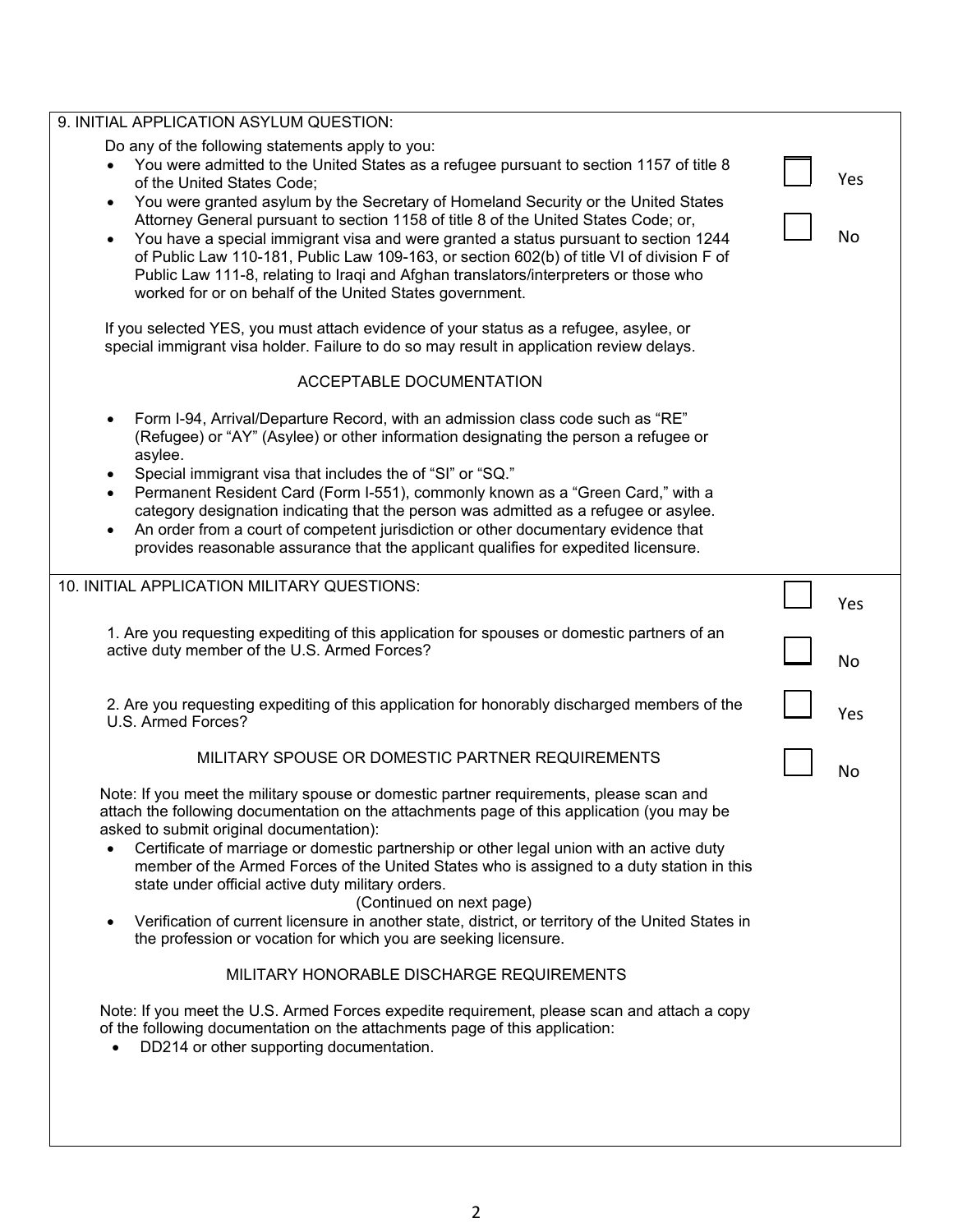| NAME OF APPLICANT                     |                                                                                                                                                                                                                                                                                                                                                                                                                                                           | <b>of the program on the disk of the set of the set of the set of the set of the set of the set of the set of the</b><br>MM/DD/YYYY |                                                                                       |              |
|---------------------------------------|-----------------------------------------------------------------------------------------------------------------------------------------------------------------------------------------------------------------------------------------------------------------------------------------------------------------------------------------------------------------------------------------------------------------------------------------------------------|-------------------------------------------------------------------------------------------------------------------------------------|---------------------------------------------------------------------------------------|--------------|
|                                       |                                                                                                                                                                                                                                                                                                                                                                                                                                                           |                                                                                                                                     |                                                                                       |              |
|                                       |                                                                                                                                                                                                                                                                                                                                                                                                                                                           |                                                                                                                                     |                                                                                       |              |
| SIGNATURE OF DIRECTOR                 |                                                                                                                                                                                                                                                                                                                                                                                                                                                           |                                                                                                                                     |                                                                                       |              |
|                                       |                                                                                                                                                                                                                                                                                                                                                                                                                                                           | DATE SIGNED                                                                                                                         |                                                                                       | <b>AFFIX</b> |
|                                       |                                                                                                                                                                                                                                                                                                                                                                                                                                                           |                                                                                                                                     |                                                                                       | <b>SEAL</b>  |
| PROGRAM NAME                          |                                                                                                                                                                                                                                                                                                                                                                                                                                                           |                                                                                                                                     |                                                                                       |              |
|                                       |                                                                                                                                                                                                                                                                                                                                                                                                                                                           |                                                                                                                                     |                                                                                       |              |
| PROGRAM ADDRESS                       |                                                                                                                                                                                                                                                                                                                                                                                                                                                           |                                                                                                                                     |                                                                                       |              |
|                                       |                                                                                                                                                                                                                                                                                                                                                                                                                                                           |                                                                                                                                     |                                                                                       |              |
| 12. DECLARATION OF CERTIFYING DENTIST |                                                                                                                                                                                                                                                                                                                                                                                                                                                           |                                                                                                                                     |                                                                                       |              |
|                                       |                                                                                                                                                                                                                                                                                                                                                                                                                                                           |                                                                                                                                     | Currently licensed RDA's or RDAEF's do not need to have work experience verification. |              |
|                                       |                                                                                                                                                                                                                                                                                                                                                                                                                                                           | PRINT OR TYPE NAME                                                                                                                  |                                                                                       |              |
|                                       |                                                                                                                                                                                                                                                                                                                                                                                                                                                           |                                                                                                                                     |                                                                                       |              |
|                                       |                                                                                                                                                                                                                                                                                                                                                                                                                                                           |                                                                                                                                     |                                                                                       |              |
|                                       | NAME OF APPLICANT                                                                                                                                                                                                                                                                                                                                                                                                                                         |                                                                                                                                     |                                                                                       |              |
| working                               | hours per week from                                                                                                                                                                                                                                                                                                                                                                                                                                       | to                                                                                                                                  |                                                                                       |              |
|                                       | I certify that the experience obtained by the applicant while in my employ was comprised of performing duties<br>specified in Business and Professions Code Section 1750.1(a) and (b) during a majority of the experience hours,<br>and that the applicant, in my opinion, is competent to perform allowable Dental Assistant duties.<br>I declare under penalty of perjury under the laws of the State of California that the above is true and correct. | MM/DD/YYYY                                                                                                                          | MM/DD/YYYY                                                                            |              |
|                                       | SIGNATURE OF CERTFYING DENTIST                                                                                                                                                                                                                                                                                                                                                                                                                            |                                                                                                                                     | DATE SIGNED                                                                           |              |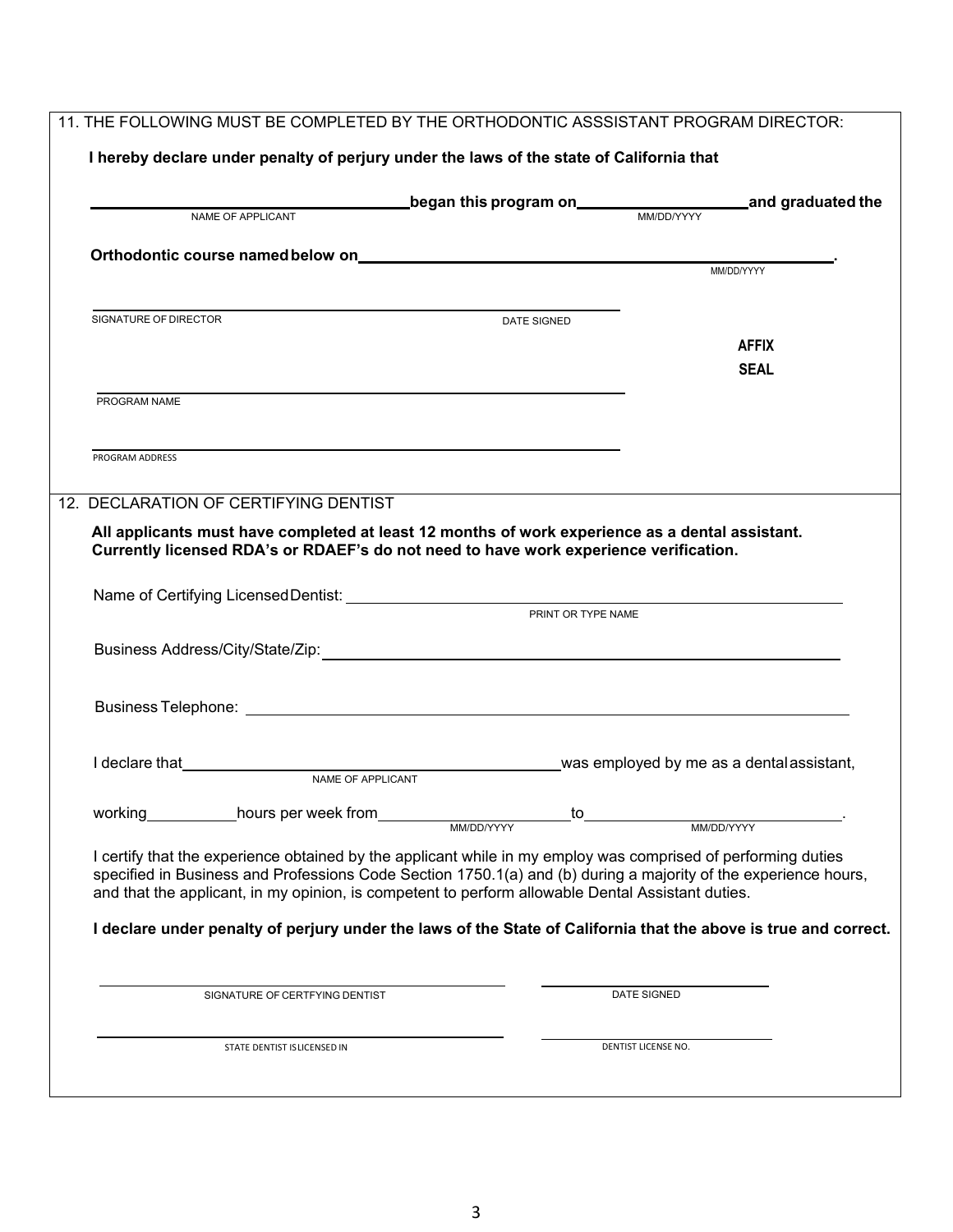| 13. Do you have any pending or have you ever had any disciplinary action taken or charges filed                                                                                        |           |
|----------------------------------------------------------------------------------------------------------------------------------------------------------------------------------------|-----------|
| against your dental license or other health related license?                                                                                                                           |           |
| Include any disciplinary actions taken by the U.S. Military, U.S. Public Health Service                                                                                                | Yes       |
| or other U.S. federal governmental entity.                                                                                                                                             |           |
| Disciplinary action includes, but is not limited to, suspension, revocation, probation,                                                                                                | <b>No</b> |
| confidential discipline, consent order, letter of reprimand or warning, or any other restriction or                                                                                    |           |
| action taken against a license.                                                                                                                                                        |           |
| 14. Are there any pending investigations by any State or Federal agency against you?                                                                                                   | Yes       |
| If yes, provide a detailed explanation of circumstances surrounding the investigation.                                                                                                 | N٥        |
| 15. Have you ever been denied a dental license or permission to take a dental examination?                                                                                             |           |
|                                                                                                                                                                                        | Yes       |
| If yes, provide a detailed explanation of circumstances surrounding the denial and a                                                                                                   |           |
| copy of the document(s).                                                                                                                                                               | <b>No</b> |
| 16. Have you ever surrendered a dental license, either voluntarily or otherwise?                                                                                                       |           |
|                                                                                                                                                                                        | Yes       |
| If yes, provide a detailed explanation and a copy of all documents relating to the                                                                                                     |           |
| surrender.                                                                                                                                                                             | <b>No</b> |
| 17. EXECUTION OF APPLICATION                                                                                                                                                           |           |
| I am the applicant for examination for licensure referred to above. I have read the questions in the foregoing<br>application and have answered them truthfully, fully and completely. |           |
| I certify under penalty of perjury under the laws of the State of California that the foregoing is true and correct.                                                                   |           |
|                                                                                                                                                                                        |           |
|                                                                                                                                                                                        |           |
| SIGNATURE OF APPLICANT                                                                                                                                                                 |           |
|                                                                                                                                                                                        |           |
| Signed in<br>on                                                                                                                                                                        |           |
| CITY AND STATE<br>MM/DD/YYYY                                                                                                                                                           |           |

#### **INFORMATION COLLECTION AND ACCESS**

The information requested herein is mandatory and is maintained by Executive Officer, Dental Board of California, 2005 Evergreen Street, Suite 1550, Sacramento, CA 95815, 916-263-2300, in accordance with Business & Professions Code, §1600 et seq. Except for Social Security numbers, the information requested will be used to determine eligibility. Failure to provide all or any part of the requested information will result in the rejection of the application as incomplete. Disclosure of your Social Security number is mandatory and collection is authorized by §30 of the Business & Professions Code and Pub. L 94-455 (42 U.S.C.A. §405(c)(2)(C)). Your Social Security number will be used exclusively for tax enforcement purposes, for compliance with any judgment or order for family support in accordance with Section 17520 of the Family Code, or for verification of licensure or examination status by a licensing or examination board, and where licensing is reciprocal with the requesting state. If you fail to disclose your Social Security number, you may be reported to the Franchise Tax Board and be assessed a penalty of \$100. The official responsible for information maintenance is the Executive Officer (916) 263-2300, 2005 Evergreen Street, Suite 1550, Sacramento, California [95815.To](https://95815.To) comply each individual has the right to review the personal information maintained by the agency unless the records are exempt from disclosure. Your name and address listed on this application will be disclosed to the public upon request if and when you become licensed.